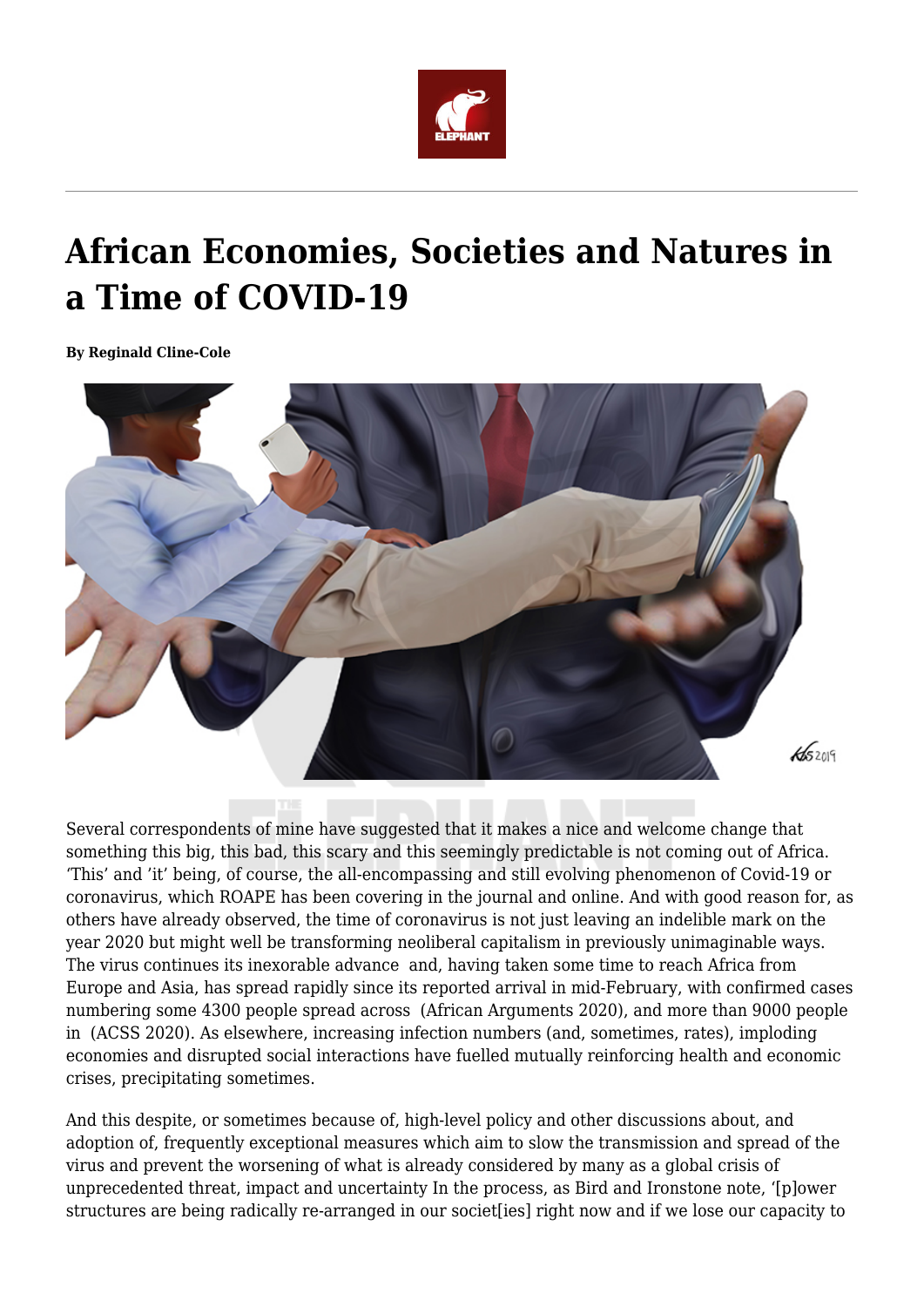criticize the future may be beset by new, even more damning ones.'

It is thus vital that Theophanidis clarifies that his call for 'distancing' aims to create space for critical thinking and careful reflection, notably in a context in which digital, mostly social, media connectivity is helping to counter the isolation of 'physical social distancing'. As numerous and varied examples of radical digital activism and solidarity which have emerged demonstrate, it would be regrettable if far-reaching lessons were not learned from crises precipitated by the pandemic and the varied responses to them.

## **Does Covid-19 discriminate?**

Available data on age–sex distribution of confirmed cases for the WHO African Region indicate that, overall, older men would appear to be disproportionately affected by Covid-19 with a preponderance of males (1.7:1 male-to-female infection ratio) across all age groups and a median age of 36 years (range of 0–105). Further instances of disproportionate impact based on religion, class, occupation or ethnicity will no doubt emerge in time, notably as readily available details on the demographics of coronavirus victims extend beyond the fundamentals of age, sex, nationality, residence and travel history. In the UK and USA, of course, such metrics have been invaluable in identifying the overrepresentation of Black, Asian and Minority Ethnic (BAME) health and care workers and volunteers among coronavirus fatalities. Similar racial and ethnic disparities characterise wider BAME community and hospital in-patient infection and death data from coronavirus, with black people (four times), Bangladeshi and Pakistani (three and a half times) and Indians (two and a half times) more likely to succumb to Covid-19 than white people in England and Wales. The phenomenon has attracted extensive media and other coverage which has focused on health inequalities and risk factors, deprivation, affluence and racial discrimination, and in the absence of acceptable causal explanations for the overrepresentation.

But it has been left to organised labour and popular mobilisation to extract hard-won concessions from state actors and the public–private healthcare complex to institute an official enquiry, provide adequate supplies of personal protective equipment (PPE) for frontline health, care and allied workers and expand coronavirus testing opportunities for these workers and their families (NHS Confederation 2020). Special compensation programmes for families of NHS staff (and, in England, social care workers) who die from coronavirus have also been announced, although the level of compensation is considered inadequate by some, and labour unions, among others, have called for the scheme to be extended to cover all key workers who die from the disease.

And yet, as tardy, reluctant, inadequate and reactive as these state interventions have undoubtedly been, it is social mobilisations which have 'forced the state to take on its responsibilities'. These have included medical professionals and cross-party campaign MPs 'breaking silence' over Covid-19's disproportionate impact on particular sections of society, which itself speaks to the promise of social action and emancipatory politics in influencing (post-) Covid-19 politics and realities.

But as the coronavirus BAME casualties and fatalities include Africans and people of African descent whose remittances are often integral to the livelihoods and survival strategies of family at home, their existential struggles have not been lost on Africans at home and in the diaspora. Indeed, as social media exchanges were quick to indicate, for countries like Sierra Leone and Zimbabwe, among others, the earliest known coronavirus deaths were of their (often dual) nationals in the diaspora rather than at home, where the continent's first fatality was a German tourist in Egypt. For many, family, friends, colleagues and casual acquaintances would eventually succumb to the virus, in my case across three continents.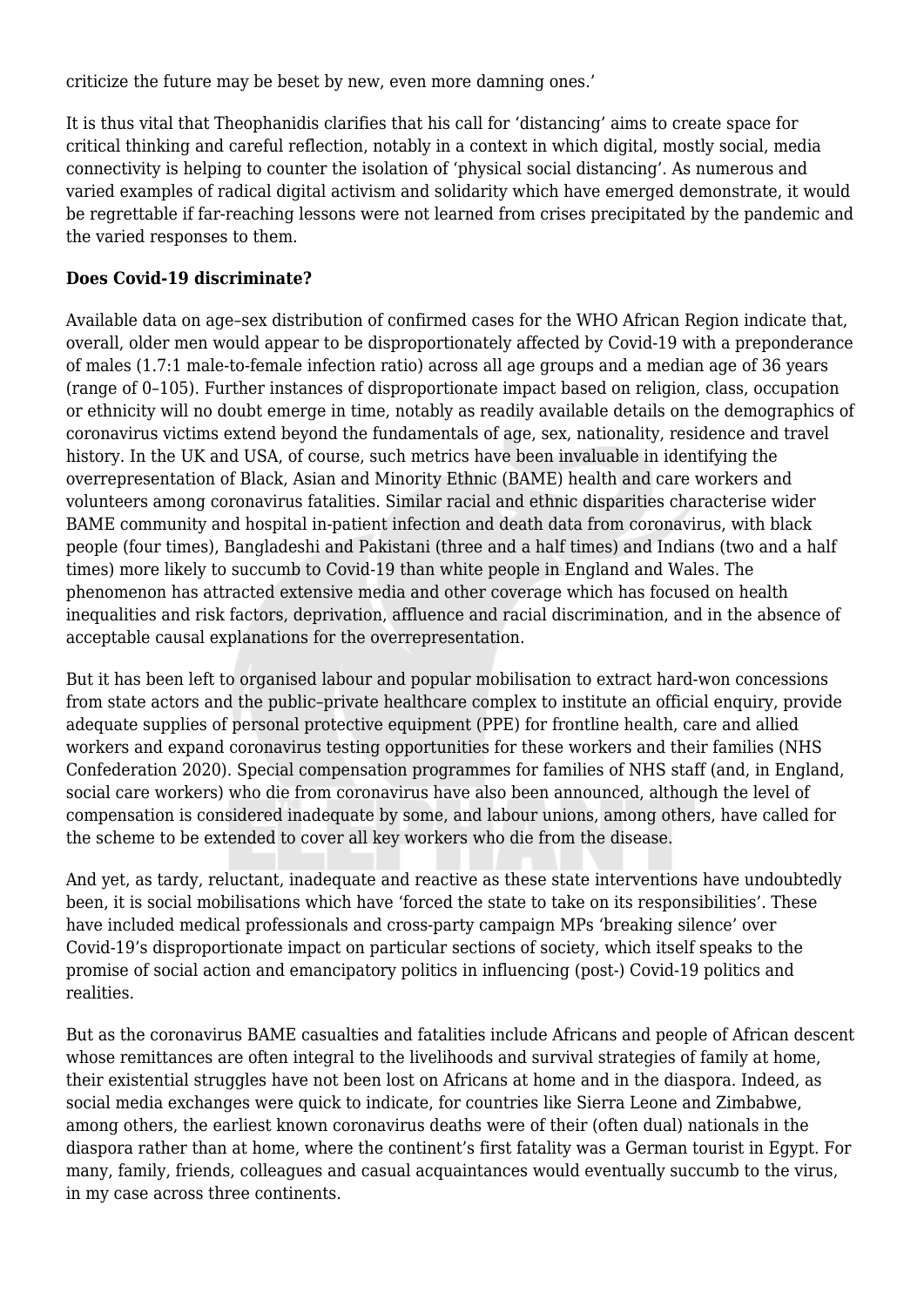Thus one of my acquaintances regretted what he saw as a 'lamentable waste' of African medical and health expertise which was going to be both sorely needed and badly missed on the continent, if the worst predictions of Covid-19 were ever realised. A second drew a comparison between these coronavirus deaths and the often tragic demise of undocumented migrants along trans-Saharan and Mediterranean routes to Europe, suggesting that both groups had paid the ultimate price in their respective attempts to escape the poverty of opportunity in Africa.

These have included medical professionals and cross-party campaign MPs 'breaking silence' over Covid-19's disproportionate impact on particular sections of society, which itself speaks to the promise of social action and emancipatory politics in influencing (post-)Covid-19 politics and realities

Meanwhile, in Zimbabwe, frontline medical staff followed up on a protest strike which had been observed jointly by the Hospital Doctors Association (ZHDA) and Professional Nurses Union (ZPNU) in mid-March to highlight the shortage of PPE for health workers in the country's hospitals. The Zimbabwe Association of Doctors for Human Rights (ZADHR) sued the government in the High Court in early April to compel it to provide adequate equipment and supplies to enable frontline medical practitioners and healthcare workers to tackle the Covid-19 crisis safely and professionally and, in the process, to significantly improve public access to functioning quarantine and isolation facilities.

Similar protests have been widespread across the continent, many representing a continuation of long-running dissatisfaction with public health provision predating coronavirus. In one of the more recent of these, coronavirus frontline workers in Sierra Leone who announced they were going on strike in early June were joined at the start of July by doctors refusing to treat coronavirus patients in quarantine or isolation facilities in protesting government failure to pay outstanding bonuses, 'hazard pay', promised as incentive to persuade health workers to agree to treat Covid-19 patients during the outbreak, often with inadequate PPE, diagnostic and therapeutic equipment and supplies.

Thus, a government with the foresight and presence of mind to draw up a Covid-19 response plan before the outbreak of the pandemic, and probably earlier than anybody else on the continent, stands accused of not only reneging on the memorandum of understanding (MOU) signed in April with the Sierra Leone Medical and Dental Association (SLMDA) to facilitate this Covid-19 response, but also of failing to renew the MOU before it lapsed three months later (Inveen 2020a). Recalling that disasters like pandemics are influenced by human 'decisions, attitudes, values, behaviour, and activities' one cannot but wonder whether there is indeed merit to the SLMDA's claim that the government does not appear to be particularly interested in resolving the dispute, and if so what the political reasoning behind such a choice might be.

Protests have been widespread across the continent, many representing a continuation of long-running dissatisfaction with public health provision predating coronavirus

Clearly, the ZHDA/ZPNU, SLMDA and NHS struggles share more than just a generic similarity. There are recognisably Zimbabwean and Sierra Leonean names on published lists of NHS and care worker coronavirus fatalities. And in all three cases, albeit in noticeably different ways, the struggle to pressure the state to assume its responsibility in relation to public health and wellbeing is rooted in austerity, long predates Covid-19 and is fuelled by perceptions of official inefficiency, neglect and corruption. In addition, as recent SARS and Ebola epidemics have shown, potential risks and opportunities for corruption are significantly increased during major health crises, most commonly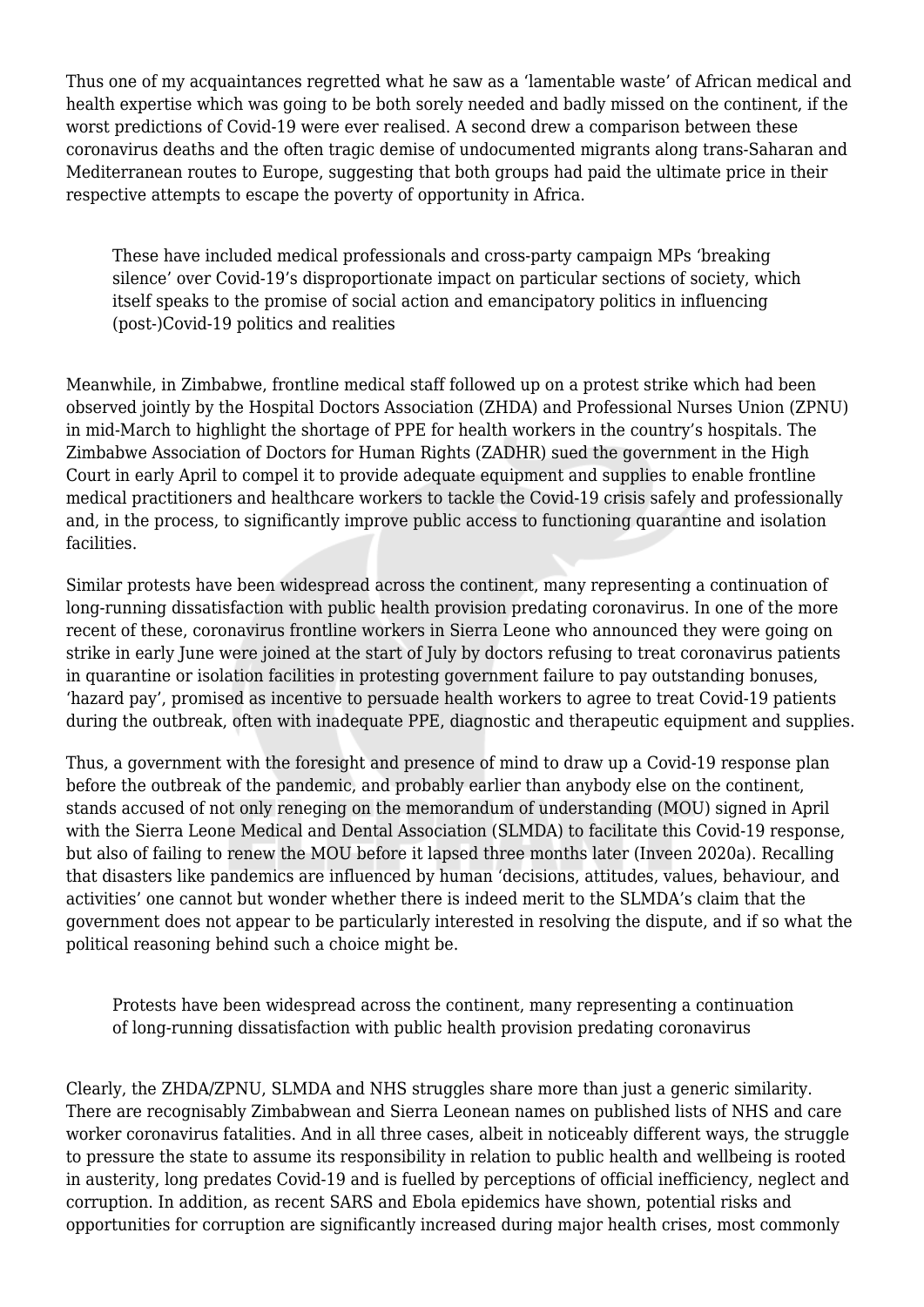in drug and equipment procurement, leading to calls for increased oversight, accountability and transparency during the coronavirus pandemic

Thus, a major grievance of the SLMDA, for example, is a perceived 'misuse of funds for the coronavirus response', a reaction to official procurement priorities which have seen 20% of Sierra Leone's total coronavirus budget being spent on new SUVs and motorbikes, with only a tenth as much on medical equipment or drugs, leaving PPE in constant short supply and contact tracers seemingly unaffordable. The national Coronavirus Response Team, for its part, justifies the delay in disbursing promised bonuses by citing the necessity to both establish the identity of frontline health workers and ensure that hazard pay went only to those entitled to receive it But as improperly disbursed hazard pay was one of several examples of mismanagement of funds by public officials during the Ebola crisis with its high health worker mortality rates SLMDA impatience and suspicion do not appear entirely unfounded. And, at nearly 11%, Sierra Leone's ratio of health worker infection to total reported infections is among the highest on the continent.

Meanwhile, Zimbabwean health professionals have also embarked on the latest in a series of strikes, partly to protest at the erosion of local purchasing power and living standards by hyperinflation and demand payment of their salaries in US dollars, but also to highlight both police harassment of striking nurses and the perennial shortage of PPE at a time of rising incidence of Covid-19.

But whereas SLMDA appear to be contending with seemingly misplaced procurement priorities, their Zimbabwean counterparts are confronted with alleged criminality, which has seen the sacking of the country's minister of health, who has also been charged with corruption and abuse of office for the illegal award of a large contract (since revoked by government) for PPE, testing kits and drugs to a company which would deliver these supplies at hugely inflated cost.

The combination of a worsening economic crisis and sharply increasing coronavirus infection totals (including of health workers) has seen opposition politicians make common cause with the media and popular forces to decry corruption and demand greater accountability, while calling for a national day of protest against 'corruption and political challenges' at the end of July.

The authorities refused permission for the 31 July protests to take place, on the grounds that it would be subversive, unconstitutional and anti-democratic (BBC 2020d), as well as violating Covid-19 pandemic regulations at a time when there has been a spike in coronavirus infections. As a result, they claimed, a dusk-to-dawn curfew and tighter restrictions on movement had to be imposed.

It is presumably also in the common good that leading organisers/supporters of the proposed protest have been arrested, charged to court and refused bail.The example of state officials rewriting coronavirus reality to suit a favoured narrative is a recurrent and intensely political one, to which we return later.

## **Philanthro-capitalism in coronavirus times**

An earlier prolonged doctors' strike over pay and conditions in Zimbabwe had been called off only in January this year, when the ZHDA accepted an offer of funding for a fellowship programme for its members which would guarantee a monthly subsistence allowance of up to three times their salary for a period of six months from Strive Masiyiwa, the country's wealthiest individual.

Following the PPE protests in March, funding to cover the cost of PPE for doctors and other health workers was added to the original offer, which was also extended to all nurses, as well as doctors in non-state hospitals, and expanded to include health and life insurance cover with cash or lump-sum benefit in the event of 'hospitali[sation], … permanent disability or death from the virus'. Although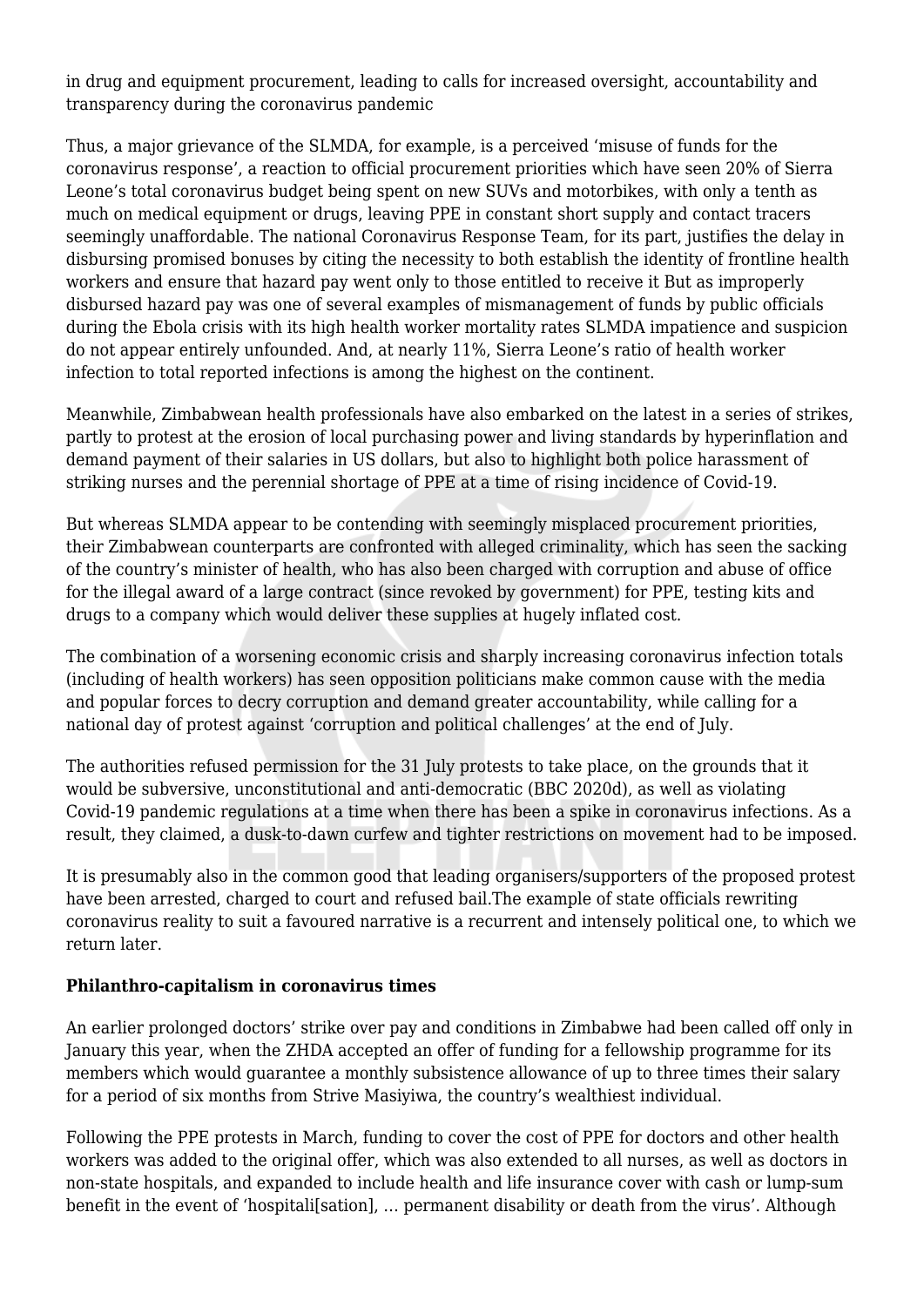he is Zimbabwean born, Strive Masiyiwa presides over his Econet Group from London, where he currently lives and from where he has undoubtedly been monitoring the wide variety of local responses to the pandemic worldwide, or at least in those world regions in which Econet has a presence.

But while nothing in the way of private donations to Sierra Leone's coronavirus response effort is likely to have come anywhere near the sums certain to have been involved above, reports from Nigeria indicate that Masiyiwa's fellow billionaires have also been making substantial donations to the (federal) Nigerian Private Sector Coalition Against COVID-19 (CACOVID) and their state equivalents, as have corporate entities (often fronted by the same individuals). Is it likely, then, that we might have a case of transnational capital ostensibly contesting state in/action as part of a wider coalition while still acting in its own long-term interest?

Masiyiwa's conglomerate Econet, for example, combines telecom, mobile phone, fintech and power distribution enterprises which operate across large parts of Africa, but also in the Americas, Asia Pacific, Middle East and Europe. The funding/fellowship programme for health workers is to be established and run by the Higherlife philanthropic family foundation, while Ecosure, the insurance arm of one of the Econet Group companies, will underwrite the insurance component of the offer.

Similarly, Nigerian media reporting of the private coronavirus response donations by individuals and corporate entities gives as much prominence to the identities of donors and their net worth as to the size/purpose of their donations and sources of wealth, thereby fulfilling invaluable public relations and/or corporate social responsibility (CSR) functions, as well as playing a commercial advertising role. Consequently, while donor state of origin or residence tends to be the primary beneficiary of private philanthropy, corporate donations often favour populations and institutions in states and regions of direct commercial importance. Thus Aliko Dangote, Africa's richest individual, has provided a fully-equipped and staffed Covid-19 testing facility, as well as part-funding a wide range of vital public interventions in coronavirus prevention and containment via private and corporate donations in his home state of Kano (and, to a lesser extent, Lagos State, where the Dangote Industries group has its head office).

He also assumed shared national leadership of CACOVID's quest to raise funds from private and corporate sources for federal and state Covid-19 response; and, by making the largest corporate donation to the fund to date via the Aliko Dangote Foundation (ADF), triggered something of a 'giving war' of donations and pledges among his fellow billionaire donors. He also made a further multi-million-dollar donation to the Nigeria UN COVID-19 Basket Fund which aims to provide support to individuals and households trying to rebuild livelihoods disrupted and/or undermined by the coronavirus pandemic.

In the end he and his fellow donors are publicly thanked by President Muhammadu Buhari (who encourages other high-net-worth individuals – HNWIs – to follow their example). Dangote is also thanked by the governor of Kano State for his services to coronavirus prevention and response, with which his name becomes inextricably linked in media reports, which almost invariably also mention his equally sterling contributions during the earlier Ebola epidemic. Like Strive Masiyiwa, with whom he earlier collaborated on regional and continent-wide Ebola response efforts, then, this enhances his reputation as one of Africa's biggest philanthropists and, as CEO of 'Nigeria's most profitable company' (Augie 2020), one of the continent's most successful business people. Is this what capitalist philanthropy in a time of coronavirus looks like? And is it as accommodating in its business practices as it is in its public giving?

Zimbabwean health professionals have also embarked on the latest in a series of strikes,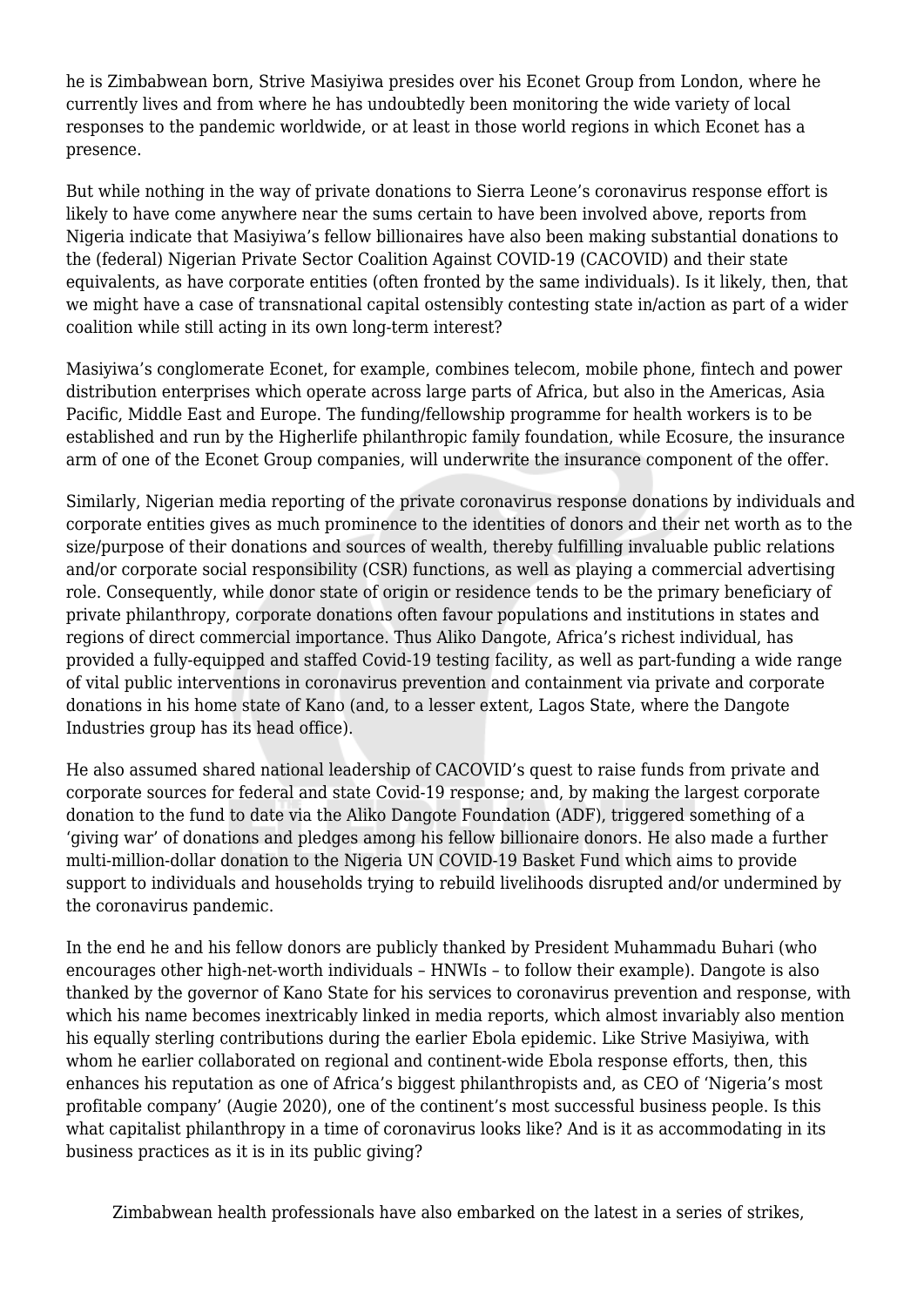partly to protest at the erosion of local purchasing power and living standards by hyperinflation and demand payment of their salaries in US dollars, but also to highlight both police harassment of striking nurses and the perennial shortage of PPE at a time of rising incidence of Covid-19.

While philanthropy is not restricted to wealthy individuals and profitable corporations, their role can be strategic and decisive. UBS and TrustAfrica (2014), in a jointly published study, document and seek to analyse how and why this is the case for African philanthropists/philanthropy during 'normal' times. But as the Dangote and Masiyiwa examples and numerous others like them illustrate, this is also largely the case during the ongoing Covid-19 pandemic, with its varied, changing and often expanding demands/appeals and frequently inadequate – if improving – philanthropic responses (Julien 2020). Experience with previous epidemics and pandemics, supplemented by emerging insights from Covid-19, have informed the design and implementation of emergency coronavirus plans and strategies worldwide, including for dealing with voluntarism and managing donations (Alexander 2020). In emergency coronavirus planning scenarios, responsibility for external donations and government/state resource commitments is routinely combined with administrative oversight for internal donations of various kinds.

In practice, this creates a pressing, possibly overwhelming, need to coordinate appeals for assistance while managing a diversity of resources earmarked for coronavirus response in an accountable and transparent way (Transparency International 2020). Notably, the circumstances surrounding the previously mentioned sacking of Zimbabwe's minister of health, and ongoing legal and media challenges to UK government officials against the lack of transparent and competitive tendering in the award of Covid-19 related contracts (Monbiot 2020) remind us that expectations of resource governance, transparency and accountability are not just ethical and moral, but frequently political and legal too.

And that, like the good governance agenda as a whole, these expectations can be heavily neoliberal in tone and intent, and as process. Significantly, however, expectations of transparency and accountability in how donations are managed or used have not historically been routinely extended to how the wealth which makes corporate and HNWI Covid-19 philanthropy possible is generated in the first place. How best to explain such imbalances in what has been described as the power of process and practice in philanthropy (Mahomed and Moyo 2013)? And how best to prevent its use in, say, 'offset[ing] reputational damage or exploitative practice' (Mahomed 2014)?

The point is that African philanthropy is increasingly seen as indispensable to the emergence of a self-reliant continent, with corporate philanthropists looking to strengthen links between business and philanthropy, considering 'investments with a social impact' a suitable means for achieving this. Aliko Dangote Foundation and Higherlife Foundation, for example, thus function as CSR units of Dangote Industries Ltd and Econet, respectively. Their donations or pledges in both cash and kind undoubtedly give a significant boost to the overall coronavirus response effort, to include staff recruitment, training and remuneration. Equally, and particularly noticeably, they also impact directly on local and import markets in specialised medical equipment and supplies, as well as in two- and four-wheeled motor vehicles, among other commodities. Yet, these markets might well be dominated by manufacturers and/or intermediary suppliers which are subsidiaries of corporate partner organisations to the charity foundations through which philanthropy is dispensed by conglomerates in the first place.

More directly, how have corporate philanthropists reacted to the disruptive effects of Covid-19 and the varied responses to it on the factory floor, behind the bank counter, at the plantation gate and in front of the computer screen? Specifically, were business practices adequately adjusted to reflect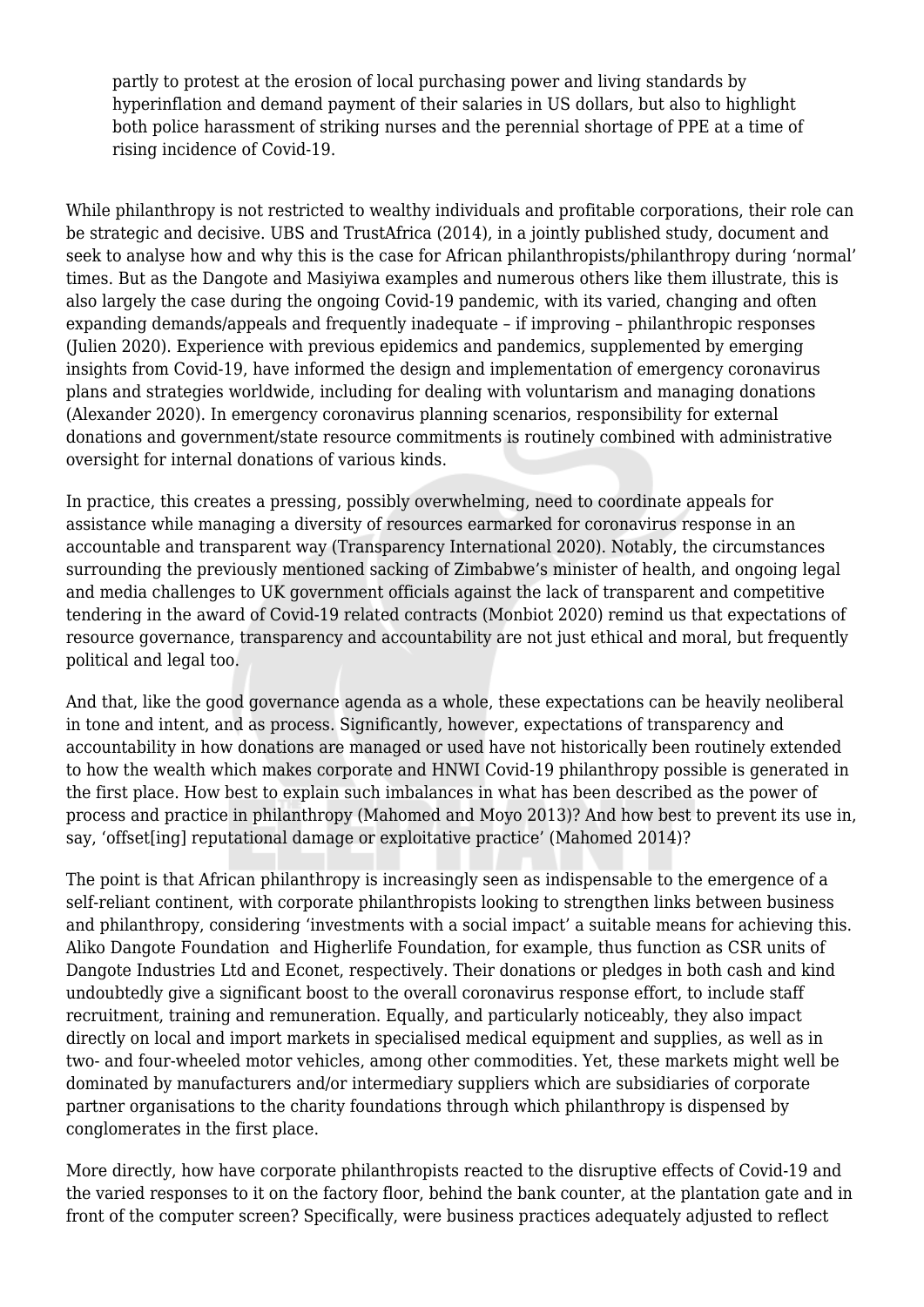the new normal in a time of coronavirus? Did they readily and effectively incorporate workplace Covid-19 preparedness planning and response strategies, including testing facilities where appropriate? Were adequate supplies of PPE, relevant equipment, water, soap, sanitisers, etc. made available to employees? And where, as with several of the corporate donors in question, their businesses operate across national boundaries, were common standards maintained across the board or did arrangements differ between 'home' and 'foreign' sites and workforces (and, if so, why and with what consequences for workers)? Overall, do philanthro-capitalists lead by example here in a way reminiscent of their public giving and pledging? As Mahomed (2014) notes, 'the ethics of how philanthropy money is made (especially if made in an endeavour that disadvantages those it now seeks to support) must be called into question.' That we are in the middle of a pandemic is no reason not to at least raise the question of the often differentiated nature of the process by which donated wealth is made or, indeed, of how coronavirus has been (or is likely to be) exploited for capitalist investment and profit accumulation.

But the lesson of Covid-19 need not involve either depoliticising philanthropy (it has after all contributed actively to the long-term process of privatising and commercialising formerly public health systems on the continent) or underestimating the complex dynamics of emergent solidarity between often conflicting and competing class interests. Take the following two parallel and competing but interrelated phenomena. On the one hand we had Donald Trump's largely futile attempts to encourage wider use of the labels 'Wuhan Virus' and 'Chinese Virus'; his still unfounded but periodically repeated claim that SARS-CoV-2 was developed in a Wuhan laboratory; his insistence that the WHO is so severely compromised by links to China that its handling of the pandemic was tardy, grossly inadequate and ineffective, as well as lacking transparency; and his threat to withhold American funding for the organisation – a political stance which has not won widespread or unqualified support from other major WHO donors who have publicly supported the agency and its director-general, if not necessarily China's reported handling of the initial stages of the virus outbreak.

On the other hand, there are official Chinese state objections, denials and counter-accusations; and the skilful 'weaponisation' of the material and symbolic significance of its carefully cultivated (self- )image of generosity to, and solidarity with the world's needy and oppressed, particularly in coronavirus times. So, alongside Chinese government support in cash, kind and personnel provided to selected African and other countries under threat from coronavirus, we also have worldwide donations of medical equipment and supplies in support of Covid-19 response efforts by private philanthropic foundations linked to Jack Ma, China's wealthiest man, and member of the Chinese Communist Party.

Ma's corporate philanthropy has extended to donations to New York authorities and the WHO in the wake of Trump's de-funding threat, as well as to all of Africa, and has included an online training manual for clinical treatment of coronavirus based on first-hand experience of doctors in Zhejiang and the Global MediXchange for Combating Covid-19 programme with its International Medical Expert Communication Platform. But while Jack Ma's donations have been widely celebrated in Africa as promptly and efficiently delivered, Chinese government donations have not been universally welcome, partly because of reported poor quality and questionable reliability of donated supplies and equipment.

Ma's philanthropy has made him as newsworthy at home and abroad as President Xi Jinping and the Chinese Communist Party leadership, who see Chinese state and private Covid-19 philanthropy as part of a wider coronavirus diplomatic strategy designed to distract attention from Chinese state contribution to the initial 'escape' or spread of the virus, while positioning their country as champion of the fight against the pandemic. This assumes heightened significance in places like Europe and Africa where, in contrast to Jack Ma and his private foundations, the Chinese state has suffered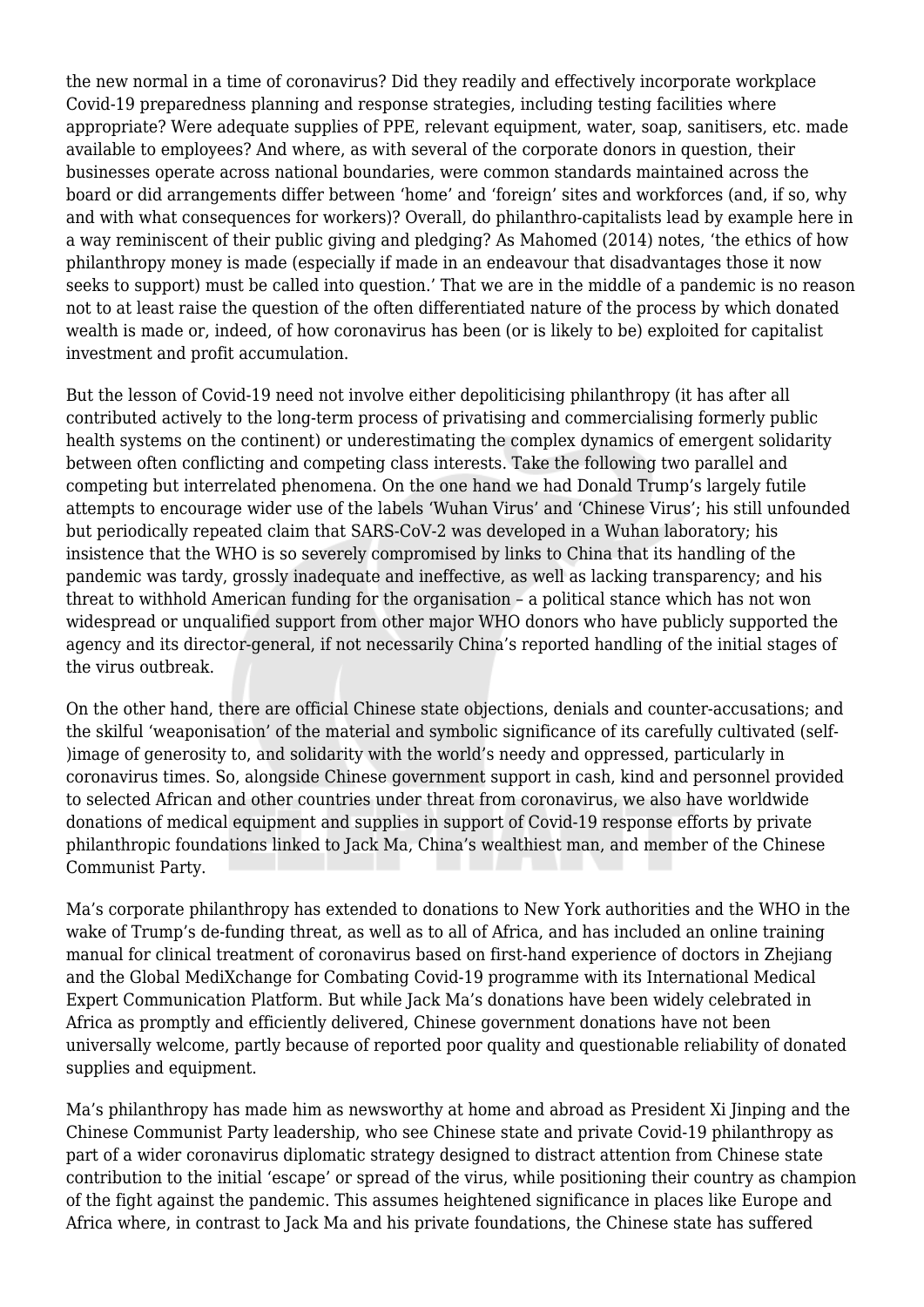Covid-19-related reputational damage. Indeed, the arrival of Nigeria's allocation from Jack Ma's Covid-19 donation to African countries via the African Union's Centres for Disease Control and Prevention was a major prompt to local media and popular commentators to challenge local HNWIs to emulate Ma's philanthropy. In contrast, the Nigerian Medical Association, Trade Union Congress and main opposition party strongly opposed federal government approval for a team of Chinese medical professionals funded by the state-owned China Civil Engineering Construction Corporation to provide direct support for the government's Covid-19 response efforts, citing rumours of an upsurge in coronavirus infection and mortality in other countries following the arrival of Chinese medical personnel.

While Jack Ma's donations have been widely celebrated in Africa as promptly and efficiently delivered, Chinese government donations have not been universally welcome, partly because of reported poor quality and questionable reliability of donated supplies and equipment

There was also residual popular resentment at the widely reported scapegoating of African migrants in China at the outbreak of the pandemic which had drawn official protests from the Nigerian and other African governments. But as the donation which also included a consignment of medical equipment and supplies had been announced as a fait accompli, government officials and spokespersons would spend media appearances trying to justify the decision, pacify local doctors, rebut opposition claims and win public support through a fascinating mix of obfuscation, mendacity, petulance, deflection and insinuation in a desperate attempt to deliberately downplay Chinese state involvement and thus avoid a diplomatic incident. So in their different ways, and like the Zimbabwe government's desperate bid to silence internal dissent and protest which we encountered earlier, Trump's assault on WHO handling of the pandemic, official Chinese and Nigerian government public relations and propaganda assaults on their respective (and wider) publics indicate active involvement in what Carrie Gracie has described, with specific reference to the Chinese ruling class, as rewriting Covid-19 facts to suit their narrative.

## **Politics must not be allowed to stand**

The world is still in the grip of a coronavirus pandemic; that Africa might or might not be its current epicentre; and that nobody knows for sure how Africa's many 'other' or local epidemics will evolve over the next few weeks, months or even years. Yet this has not stopped multilateral institutions and multinational corporations from outlining a variety of options for exiting lockdowns and, ultimately, the entire or whole pandemic; or indeed predicting and modelling the contours of post-coronavirus 'new normal' continental and/or global economies. As an increasing number of countries exit lockdowns (and enter new ones), this should awaken an urgent desire among progressive forces to redirect the focus of attention to a determined pursuit of an analytically rigorous understanding of the differentiated spread and impact of, and state and other responses to Covid-19 – and in so doing to return also to what ought to be our core concern: the political economy of uneven incorporation of African economies, societies and natures into the world economy, the accompanying implications for social, spatial, structural and other forms of differentiation, and the latter's manifestation within and between population, place and space/territory. For, as Philip Alston reminds us, '[t]he coronavirus has merely lifted the lid off the pre-existing pandemic of poverty. Covid-19 arrived in a world where poverty, extreme inequality and disregard for human life are thriving, and in which legal and economic policies are designed to create and sustain wealth for the powerful, but not end poverty. This is the political choice that has been made.' It is a political choice that cannot and must not be allowed to stand unchallenged either in the current coronavirus times or in a post-Covid-19 world.